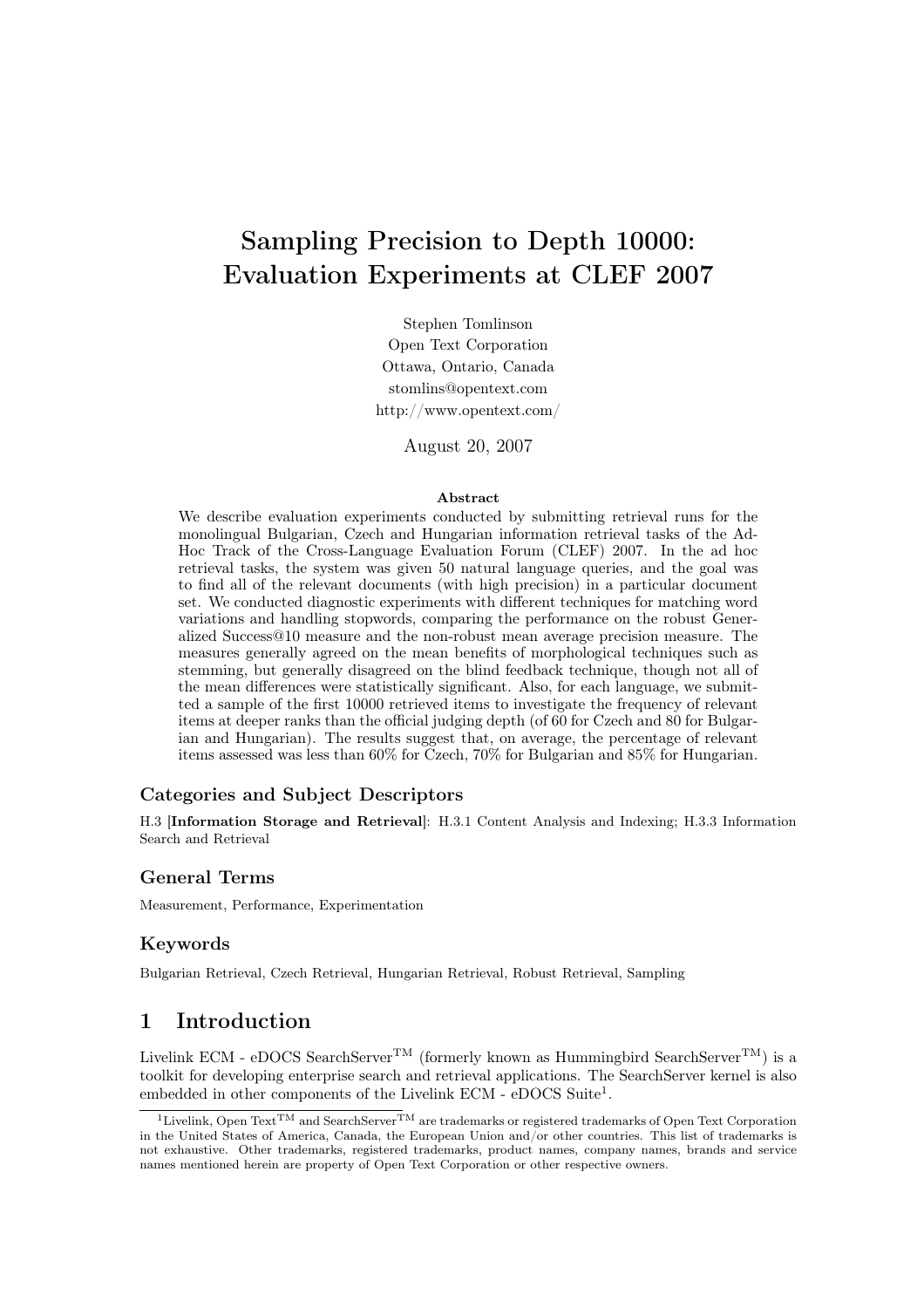| Language  | Text Size (uncompressed) | Documents Topics |    | Rel/Topic          |
|-----------|--------------------------|------------------|----|--------------------|
| Bulgarian | $265,368,055$ bytes      | 87,281           | 50 | $20$ (lo 2, hi 62) |
| Czech     | 151,914,429 bytes        | 81,735           | 50 | $15$ (lo 2, hi 47) |
| Hungarian | 106,631,823 bytes        | 49,530           | 50 | $18$ (lo 1, hi 66) |

Table 1: Sizes of CLEF 2007 Ad-Hoc Track Test Collections

SearchServer works in Unicode internally [4] and supports most of the world's major character sets and languages. The major conferences in text retrieval experimentation (CLEF [3], NTCIR [5] and TREC [8]) have provided judged test collections for objective experimentation with SearchServer in more than a dozen languages.

This paper describes experimental work with SearchServer for the task of finding relevant documents for natural language queries in various European languages using the CLEF 2007 Ad-Hoc Track test collections.

## 2 Methodology

## 2.1 Data

The CLEF 2007 Ad-Hoc Track document sets consisted of tagged (SGML-formatted) news articles in 3 different languages: Bulgarian, Czech and Hungarian. Table 1 gives the sizes.

The CLEF organizers created 50 natural language "topics" (numbered 401-450) and translated them into many languages. Sometimes topics are discarded for some languages because of a lack of relevant documents. Table 1 gives the final number of topics for each language and their average number of relevant documents (along with the lowest and highest number of relevant documents of any topic). For more information on the CLEF test collections, see the track overview paper.

## 2.2 Indexing

Our indexing approach was mostly the same as last year [9]. Accents were not indexed except for the combining breve in Bulgarian. The apostrophe was treated as a word separator for the investigated languages. The custom text reader, cTREC, was updated to maintain support for the CLEF guidelines of only indexing specifically tagged fields.

For some experiments, some stop words were excluded from indexing (e.g. words like "the", "by" and "of" in English). For these experiments, the stop word lists for Bulgarian, Czech and Hungarian were based on Savoy's lists [7].

By default, the SearchServer index supports both exact matching (after some Unicode-based normalizations, such as decompositions and conversion to upper-case) and morphological matching (e.g. inflections, derivations and compounds, depending on the linguistic component used).

## 2.3 Searching

We experimented with the SearchServer CONTAINS predicate. Our test application specified SearchSQL to perform a boolean-OR of the query words. For example, for Czech topic 405 whose Title was "Astma u dětství" (Childhood Asthma), a corresponding SearchSQL query would be:

SELECT RELEVANCE('2:4') AS REL, DOCNO FROM CLEF07CS WHERE FT\_TEXT CONTAINS 'Astma'|'u'|'dětství' ORDER BY REL DESC;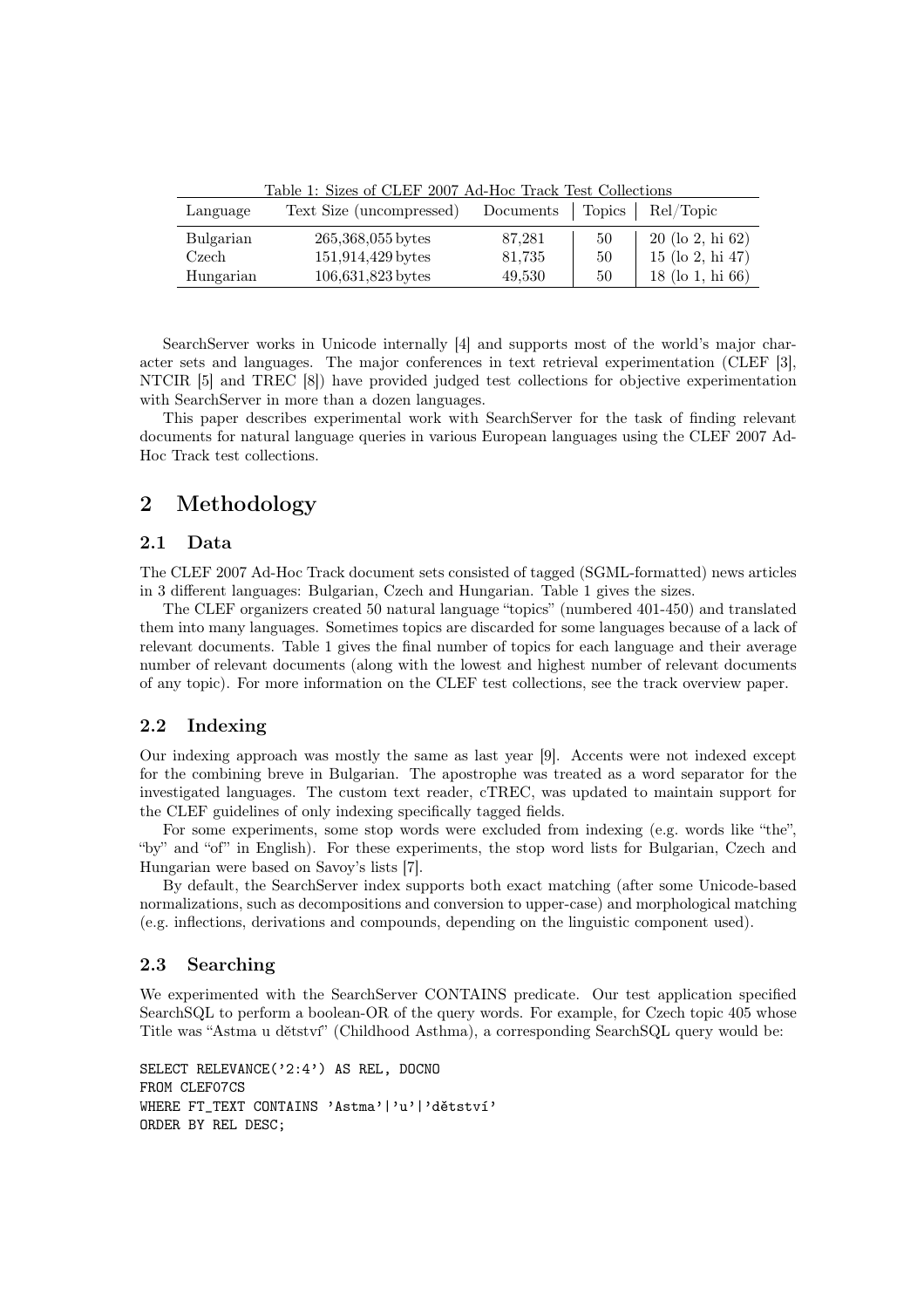Most aspects of the SearchServer relevance value calculation are the same as described last year [9]. Briefly, SearchServer dampens the term frequency and adjusts for document length in a manner similar to Okapi [6] and dampens the inverse document frequency using an approximation of the logarithm. These calculations are based on the stems of the terms (roughly speaking) when doing morphological searching (i.e. when SET TERM GENERATOR 'word!ftelp/inflect' was previously specified). The SearchServer RELEVANCE METHOD setting was set to '2:4' and RELEVANCE\_DLEN\_IMP was set to 750 for all experiments in this paper.

#### 2.4 Diagnostic Runs

For the diagnostic runs listed in Tables 2, the run names consist of a language code ("BG" for Bulgarian, "CS" for Czech and "HU" for Hungarian) followed by one of the following labels:

- "none": No linguistic variations from stemming were matched. Just the surface forms were searched on (after case-normalization).
- "stem": Same as "none" except that linguistic variations from stemming were matched. We thank Jacques Savoy for providing experimental algorithmic stemmers [7] for all 3 languages. For Czech, our port of the stemmer was accent-insensitive.
- "all": Same as "stem" except that a separate index was used which did not stop any words from being indexed.
- "4gram": Same as "all" except that the run used a different index which primarily consisted of the 4-grams of terms, e.g. the word 'search' would produce index terms of 'sear', 'earc' and 'arch'. No stemming was done; searching used the IS\_ABOUT predicate (instead of the CONTAINS predicate) with morphological options disabled to search for the 4-grams of the query terms. For Bulgarian, we did not index the breve accent for the 4-gram runs (unlike 2 years ago [12]).
- "fuse": Fusion run based on adding together the rsv scores of the "stem" and "4gram" runs.

Note that all diagnostic runs just used the Title field of the topic.

#### 2.5 Retrieval Measures

Traditionally, different retrieval measures have been used for "ad hoc" tasks, which seek relevant items for a topic, than for "known-item" tasks, which seek a particular known document. However, we argue that the known-item measures are not only applicable to ad hoc tasks, but that they are often preferable. For many ad hoc tasks, e.g. finding answer documents for questions, just one relevant item is needed. Also, the traditional ad hoc measures encourage retrieval of duplicate relevants, which does not correspond to user benefit.

The traditional known-item measures are very coarse, e.g. Success@10 is 1 or 0 for each topic, while reciprocal rank cannot produce a value between 1.0 and 0.5. Two years ago, we began investigating a new measure, Generalized Success@10 (GS10) (introduced as "First Relevant Score" (FRS) in [12]), which is defined below. This investigation led to the discovery that the blind feedback technique (a commonly used technique at CLEF, NTCIR and TREC, but not known to be popular in real systems) had the downside of pushing down the first relevant item (on average), as has now been verified not just for our own blind feedback approach, but for the 7 blind feedback systems of the 2003 RIA Workshop [10] and for the Neuchâtel system using French data from CLEF [1]. [2] provides a theoretical explanation for why positive feedback approaches are detrimental to the rank of the first relevant item.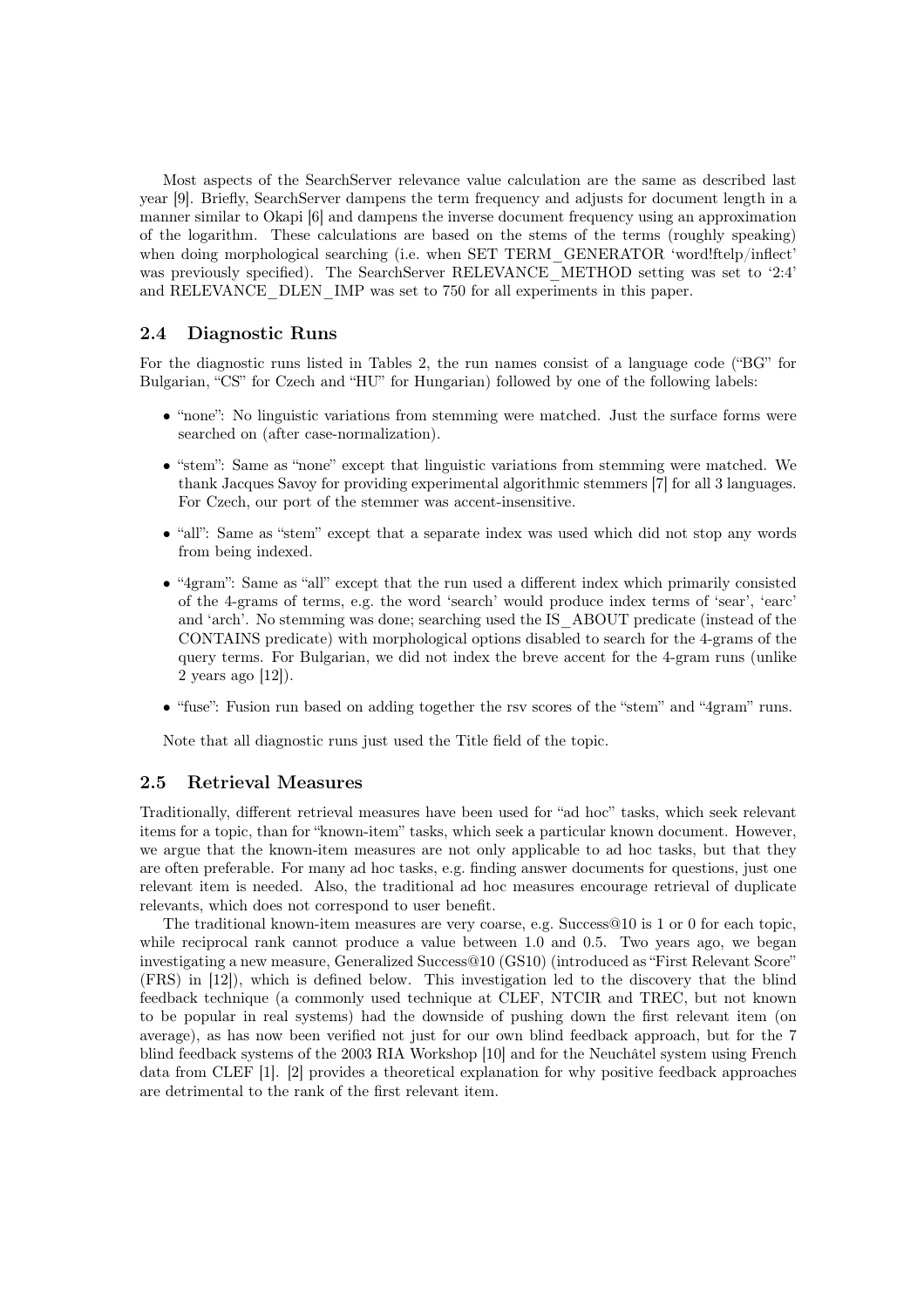#### 2.5.1 Primary Recall Measures

"Primary recall" is retrieval of the first relevant item for a topic. Primary recall measures include the following:

- Generalized Success@30 (GS30): For a topic, GS30 is  $1.024^{1-r}$  where r is the rank of the first row for which a desired page is found, or zero if a desired page was not found.
- Generalized Success@10 (GS10): For a topic, GS10 is  $1.08^{1-r}$  where r is the rank of the first row for which a desired page is found, or zero if a desired page was not found.
- Success@n (S@n): For a topic, Success@n is 1 if a desired page is found in the first n rows, 0 otherwise. This paper lists Success@1 (S1) and Success@10 (S10) for all runs.
- Reciprocal Rank (RR): For a topic, RR is  $\frac{1}{r}$  where r is the rank of the first row for which a desired page is found, or zero if a desired page was not found. "Mean Reciprocal Rank" (MRR) is the mean of the reciprocal ranks over all the topics.

Interpretation of Generalized Success@n: GS30 and GS10 are estimates of the percentage of potential result list reading the system saved the user to get to the first relevant item, assuming that users are less and less likely to continue reading as they get deeper into the result list.

Comparison of GS10 and Reciprocal Rank: Both GS10 and RR are 1.0 if a desired page is found at rank 1. At rank 2, GS10 is just 7 points lower (0.93), whereas RR is 50 points lower (0.50). At rank 3, GS10 is another 7 points lower (0.86), whereas RR is 17 points lower (0.33). At rank 10, GS10 is 0.50, whereas RR is 0.10. GS10 is greater than RR for ranks 2 to 52 and lower for ranks 53 and beyond.

Connection of GS10 to Success@10 : GS10 is considered a generalization of Success@10 because it rounds to 1 for  $r \leq 10$  and to 0 for r>10. (Similarly, GS30 is considered a generalization of Success@30 because it rounds to 1 for  $r \leq 30$  and to 0 for  $r > 30$ .)

#### 2.5.2 Secondary Recall Measures

"Secondary recall" is retrieval of the additional relevant items for a topic (after the first one). Secondary recall measures place most of their weight on these additional relevant items.

- Precision@n: For a topic, "precision" is the percentage of retrieved documents which are relevant. "Precision@n" is the precision after n documents have been retrieved. This paper lists Precision@10 (P10) for all runs.
- Average Precision (AP): For a topic, AP is the average of the precision after each relevant document is retrieved (using zero as the precision for relevant documents which are not retrieved). By convention, AP is based on the first 1000 retrieved documents for the topic. The score ranges from 0.0 (no relevants found) to 1.0 (all relevants found at the top of the list). "Mean Average Precision" (MAP) is the mean of the average precision scores over all of the topics (i.e. all topics are weighted equally).
- Geometric MAP (GMAP): GMAP (introduced in [14]) is based on "Log Average Precision" which for a topic is the natural log of the max of 0.00001 and the average precision. GMAP is the exponential of the mean log average precision. (We argue in [10] that primary recall measures better reflect robustness than GMAP.)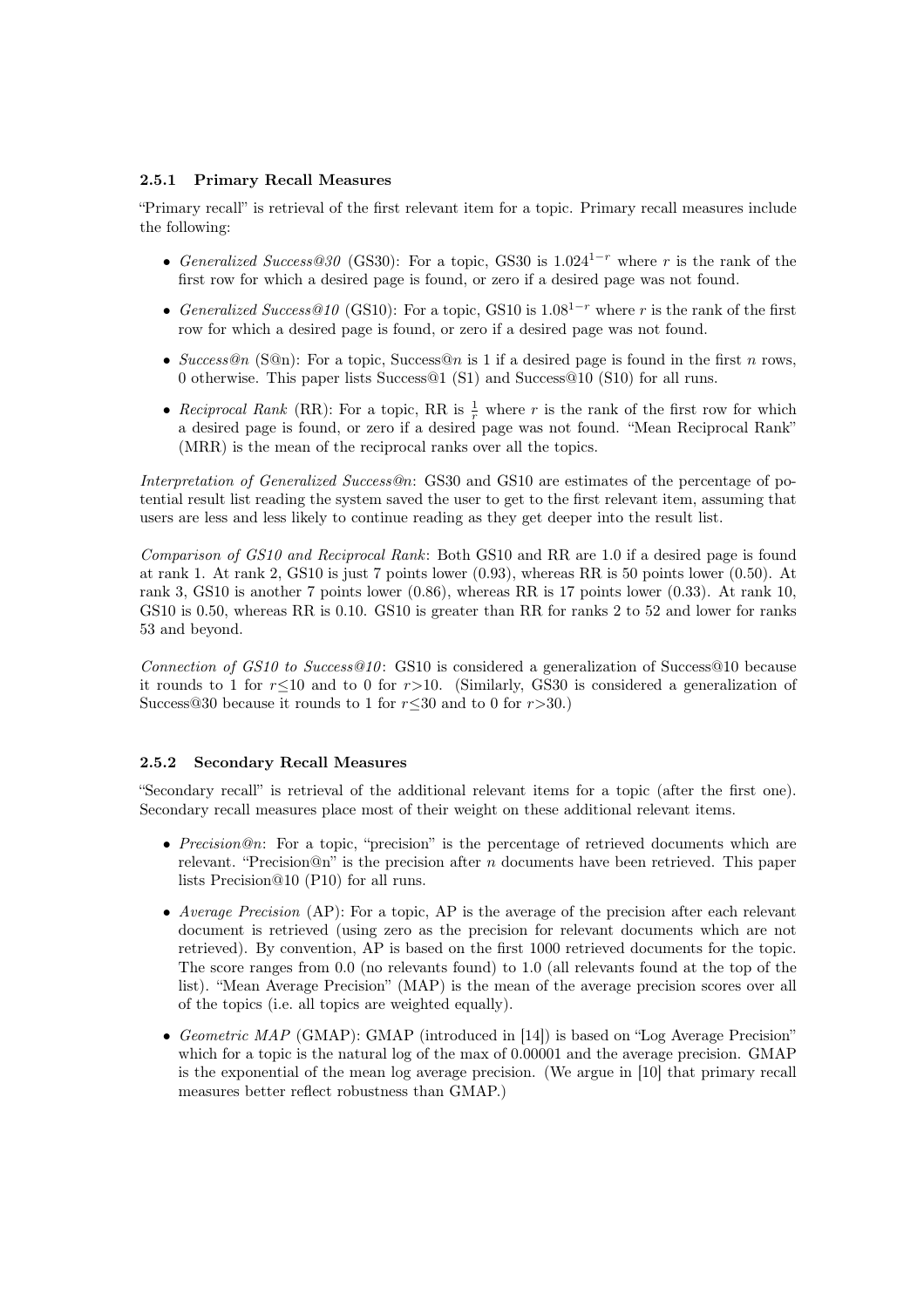| Run            | <b>GS30</b> | GS10  | <b>S10</b> | <b>MRR</b> | S <sub>1</sub> | P10   | <b>GMAP</b> | <b>MAP</b> |
|----------------|-------------|-------|------------|------------|----------------|-------|-------------|------------|
| $BG-4gram$     | 0.863       | 0.739 | 38/50      | 0.526      | 20/50          | 0.354 | 0.164       | 0.282      |
| <b>BG-fuse</b> | 0.859       | 0.725 | 36/50      | 0.538      | 22/50          | 0.326 | 0.170       | 0.295      |
| BG-stem        | 0.840       | 0.723 | 39/50      | 0.542      | 22/50          | 0.316 | 0.147       | 0.281      |
| BG-all         | 0.837       | 0.716 | 38/50      | 0.521      | 20/50          | 0.312 | 0.146       | 0.282      |
| BG-none        | 0.840       | 0.694 | 35/50      | 0.474      | 18/50          | 0.272 | 0.095       | 0.209      |
| CS-all         | 0.907       | 0.826 | 44/50      | 0.631      | 25/50          | 0.294 | 0.135       | 0.288      |
| $CS$ -stem     | 0.905       | 0.823 | 44/50      | 0.633      | 25/50          | 0.294 | 0.135       | 0.289      |
| CS-fuse        | 0.867       | 0.806 | 42/50      | 0.610      | 22/50          | 0.298 | 0.144       | 0.315      |
| $CS-4gram$     | 0.846       | 0.790 | 42/50      | 0.625      | 25/50          | 0.312 | 0.123       | 0.310      |
| $CS$ -none     | 0.805       | 0.719 | 39/50      | 0.537      | 21/50          | 0.228 | 0.063       | 0.215      |
| HU-fuse        | 0.895       | 0.833 | 44/50      | 0.652      | 26/50          | 0.358 | 0.158       | 0.329      |
| $HU-4gram$     | 0.882       | 0.820 | 44/50      | 0.639      | 26/50          | 0.374 | 0.145       | 0.328      |
| HU-all         | 0.868       | 0.803 | 42/50      | 0.608      | 23/50          | 0.300 | 0.103       | 0.263      |
| HU-stem        | 0.866       | 0.801 | 42/50      | 0.608      | 23/50          | 0.300 | 0.103       | 0.263      |
| HU-none        | 0.705       | 0.610 | 33/50      | 0.443      | 17/50          | 0.230 | 0.021       | 0.181      |

Table 2: Mean Scores of Diagnostic Monolingual Ad Hoc Runs

## 2.6 Statistical Significance Tables

For tables comparing 2 diagnostic runs (such as Table 3), the columns are as follows:

- "Expt" specifies the experiment. The language code is given, followed by the labels of the 2 runs being compared. The difference is the first run minus the second run. For example, "BG-stem-none" specifies the difference of subtracting the scores of the Bulgarian 'none' run from the Bulgarian 'stem' run (of Table 2).
- "∆GS10" is the difference of the mean GS10 scores of the two runs being compared (and "∆MAP" is the difference of the mean average precision scores).
- "95% Conf" is an approximate 95% confidence interval for the difference (calculated from plus/minus twice the standard error of the mean difference). If zero is not in the interval, the result is "statistically significant" (at the 5% level), i.e. the feature is unlikely to be of neutral impact (on average), though if the average difference is small (e.g.  $\langle 0.020 \rangle$ ) it may still be too minor to be considered "significant" in the magnitude sense.
- "vs." is the number of topics on which the first run scored higher, lower and tied (respectively) compared to the second run. These numbers should always add to the number of topics.
- "3 Extreme Diffs (Topic)" lists 3 of the individual topic differences, each followed by the topic number in brackets. The first difference is the largest one of any topic (based on the absolute value). The third difference is the largest difference in the other direction (so the first and third differences give the range of differences observed in this experiment). The middle difference is the largest of the remaining differences (based on the absolute value).

## 3 Results of Morphological Experiments

## 3.1 Impact of Stemming

Table 3 shows the impact of stemming for the 3 languages. The mean increases in GenS@10 were statistically significant for Czech and Hungarian. For example, Table 3 shows that the biggest increase in GenS@10 for Czech was for topic 431 (Francouzští prezidenští kandidáti (French Presiden-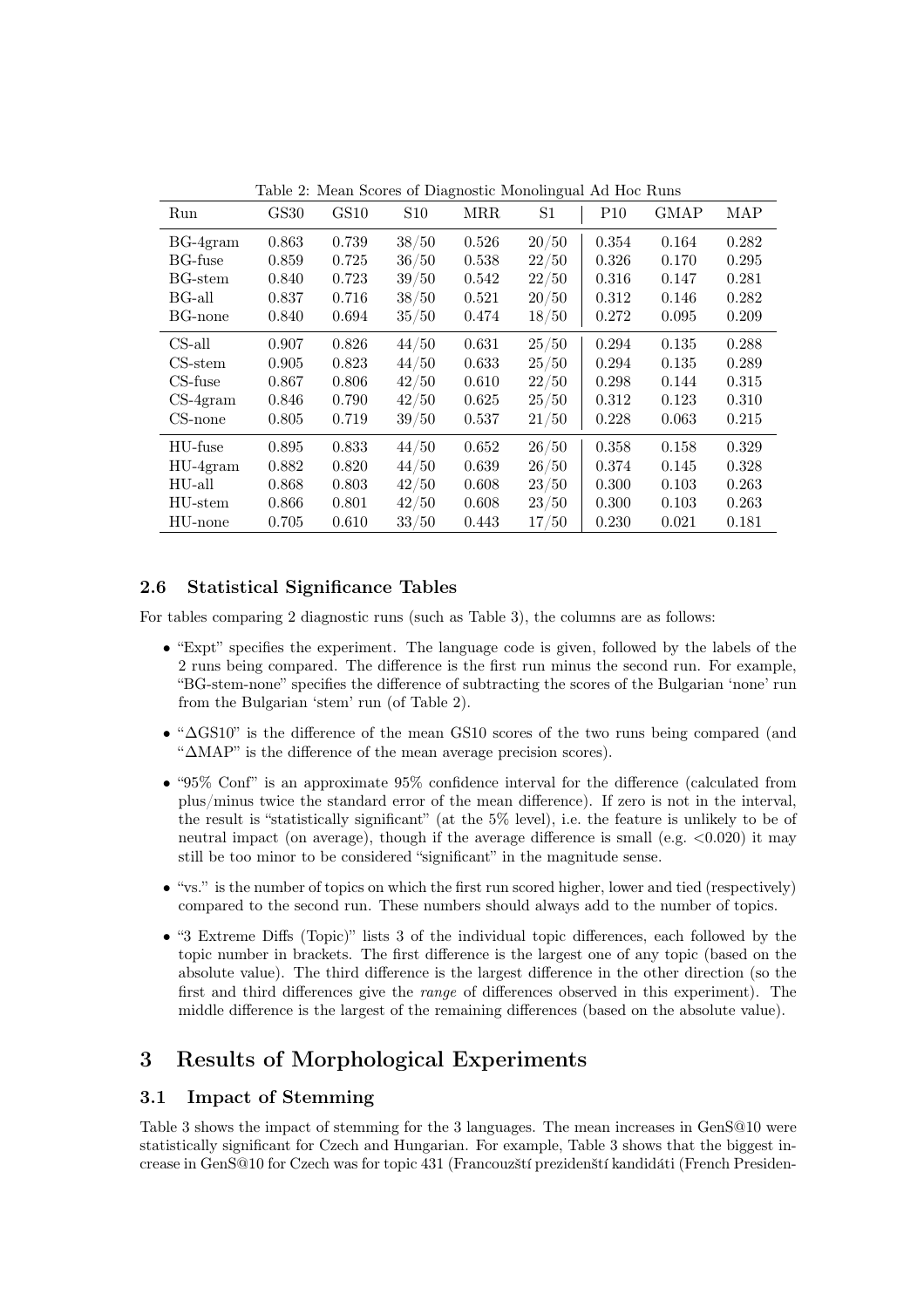| Expt                         | $\Delta$ GS10   | $95\%$ Conf                         | VS.                          | 3 Extreme Diffs (Topic)                                                          |
|------------------------------|-----------------|-------------------------------------|------------------------------|----------------------------------------------------------------------------------|
| BG-stm-none<br>$CS-stm-none$ | 0.029<br>0.105  | $(-0.045, 0.103)$<br>(0.032, 0.177) | $19-15-16$<br>$21 - 10 - 19$ | $-0.71$ (436), 0.66 (448), 0.66 (450)<br>$0.87$ (431), 0.77 (422), $-0.50$ (403) |
| HU-stm-none                  | 0.191           | (0.088, 0.293)                      | $22 - 10 - 18$               | $1.00(414), 1.00(404), -0.20(446)$                                               |
|                              | $\triangle MAP$ |                                     |                              |                                                                                  |
| BG-stm-none                  | 0.072           | (0.021, 0.123)                      | $31 - 19 - 0$                | $0.93$ (448), $0.52$ (441), $-0.15$ (409)                                        |
| $CS-stm-none$                | 0.074           | (0.034, 0.114)                      | $38 - 11 - 1$                | $0.39$ (418), $0.35$ (432), $-0.30$ (413)                                        |
| HU-stm-none                  | 0.083           | (0.027, 0.138)                      | $35 - 15 - 0$                | $0.79$ (441), $0.75$ (414), $-0.27$ (421)                                        |

Table 3: Impact of Stemming on GenS@10 and Average Precision

Table 4: Impact of Indexing All Words on GenS@10 and Average Precision

| Expt                       | $\Delta$ GS10     | $95\%$ Conf                            | VS.                          | 3 Extreme Diffs (Topic)                                                        |
|----------------------------|-------------------|----------------------------------------|------------------------------|--------------------------------------------------------------------------------|
| BG-all-stm<br>$CS-all-stm$ | $-0.007$<br>0.002 | $(-0.017, 0.003)$<br>$(-0.004, 0.009)$ | $5 - 7 - 38$<br>$2 - 1 - 47$ | $-0.18$ (412), $-0.07$ (434), 0.07 (420)<br>$0.10(446), 0.09(411), -0.07(448)$ |
| $HU$ -all- $stm$           | 0.002             | $(-0.009, 0.012)$                      | $2 - 1 - 47$                 | $0.21$ (427), $0.00$ (446), $-0.12$ (409)                                      |
|                            | $\triangle MAP$   |                                        |                              |                                                                                |
| BG-all-stm                 | 0.001             | $(-0.002, 0.004)$                      | $20-18-12$                   | $-0.03$ (444), 0.02 (434), 0.03 (420)                                          |
| $CS-all-stm$               | $-0.002$          | $(-0.006, 0.002)$                      | $3 - 3 - 44$                 | $-0.09$ (442), $-0.01$ (448), 0.01 (411)                                       |
| $HU-all-stm$               | $-0.001$          | $(-0.003, 0.001)$                      | $8 - 6 - 36$                 | $-0.03$ (409), $-0.01$ (421), 0.00 (413)                                       |

tial Candidates)), for which the stemmer found apparently helpful matches such as Francouzský, francouzskou, francouzským and kandidátů. (However, we notice it did not match prezident nor prezidentem.)

## 3.2 Impact of Indexing All Words

Table 4 shows the impact of not discarding stopwords at index time for all 3 languages. None of the mean differences in GenS@10 were statistically significant, and few of the topics were affected.

## 3.3 Comparison to 4-grams

Table 5 compares the 4-gram results to stemming results for all 3 languages. None of the mean differences in GenS@10 were statistically significant, but there were large impacts on some topics in each direction. For example, for Czech topic 439 (Nehody v zaměstnání (Accidents at Work)), the 4-gram method found a relevant document with terms such as Zaměstnanci and zaměstnance that the stemmer apparently did not match.

For Hungarian, the increase in mean average precision from using 4-grams was statistically significant, presumably because Hungarian has a lot of compound words.

## 4 Submitted Runs

For each language, we submitted 4 experimental runs in May 2007 for official assessment. In the identifiers (e.g. "otBG07tde"), 't', 'd' and 'n' indicate that the Title, Description and Narrative field of the topic were used (respectively), and 'e' indicates that query expansion from blind feedback on the first 3 rows was used (weight of one-half on the original query, and one-sixth each on the 3 expanded rows). The 'z' code indicates that special sampling was done, as described below. From the Description and Narrative fields for most languages, instruction words such as "find", "relevant"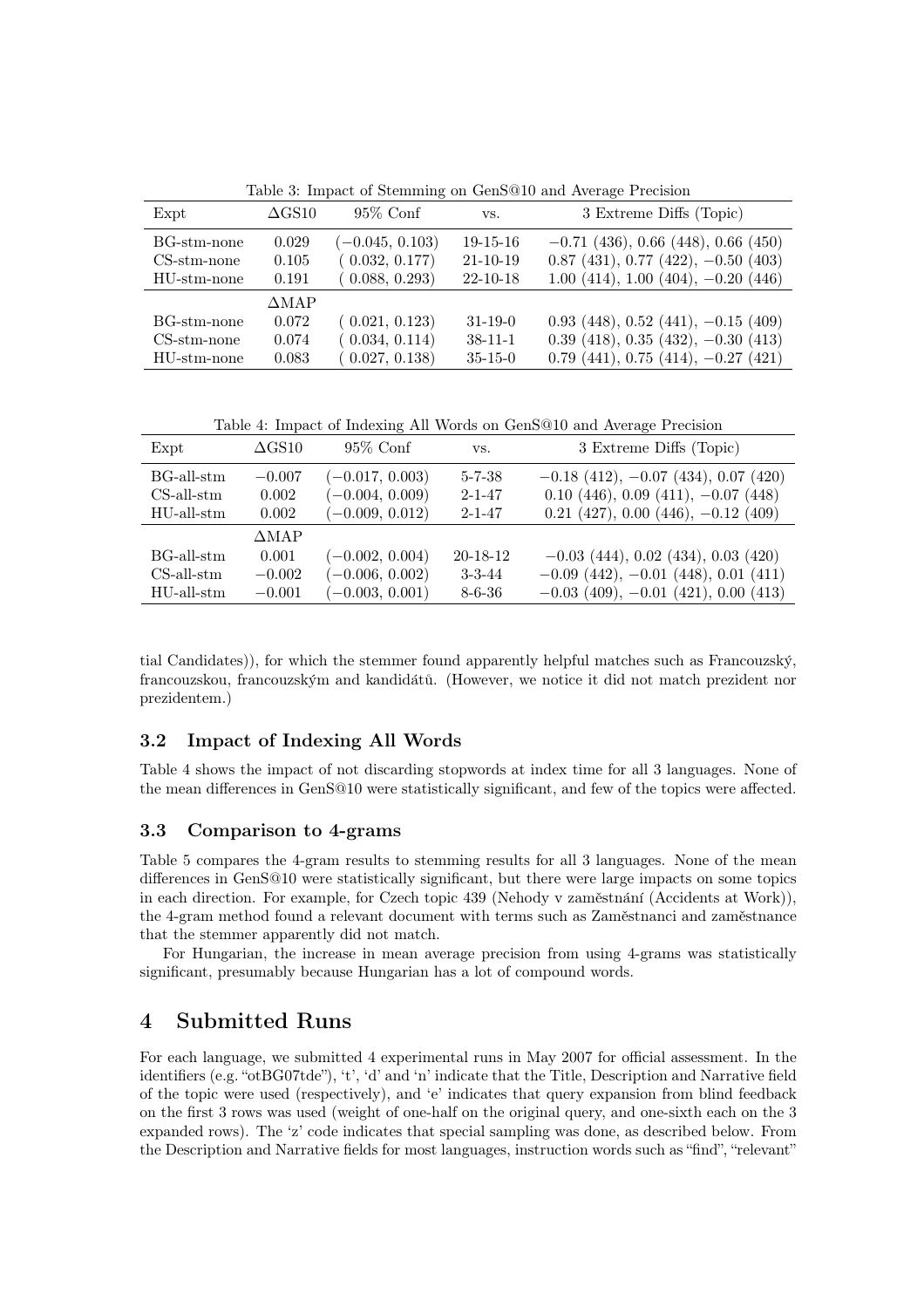Table 5: 4-grams vs. Stems in GenS@10 and Average Precision

| Expt         | $\Delta \text{GS} 10$ | $95\%$ Conf       | VS.           | 3 Extreme Diffs (Topic)                    |
|--------------|-----------------------|-------------------|---------------|--------------------------------------------|
| $BG-4gr-all$ | 0.023                 | $(-0.050, 0.095)$ | 17-16-17      | $0.97(414), 0.86(415), -0.54(411)$         |
| $CS-4gr-all$ | $-0.036$              | $(-0.104, 0.032)$ | 12-16-22      | $1.00$ (439), $-0.50$ (409), $-0.57$ (429) |
| $HU-4gr-all$ | 0.018                 | $(-0.055, 0.090)$ | 14-14-22      | $1.00$ (424), 0.63 (446), $-0.94$ (403)    |
|              | ∆МАР                  |                   |               |                                            |
| $BG-4gr-all$ | 0.001                 | $(-0.044, 0.045)$ | $26-24-0$     | $-0.61$ (445), 0.37 (417), 0.51 (414)      |
| $CS-4gr-all$ | 0.022                 | $(-0.015, 0.060)$ | $29-20-1$     | $0.40$ (441), 0.37 (431), $-0.34$ (405)    |
| $HU-4gr-all$ | 0.065                 | (0.019, 0.112)    | $35 - 15 - 0$ | $0.66$ (408), 0.49 (424), $-0.22$ (412)    |

Table 6: Mean Scores of Submitted Monolingual Ad Hoc Runs

| Run                  | <b>GS30</b> | GS10  | S <sub>10</sub> | MRR.  | $^{\rm S1}$ | P10   | <b>GMAP</b> | MAP   |
|----------------------|-------------|-------|-----------------|-------|-------------|-------|-------------|-------|
| ot BG07t             | 0.859       | 0.725 | 36/50           | 0.538 | 22/50       | 0.326 | 0.170       | 0.295 |
| ot BG07td            | 0.928       | 0.843 | 46/50           | 0.677 | 30/50       | 0.378 | 0.238       | 0.331 |
| ot BG07tde           | 0.921       | 0.833 | 44/50           | 0.642 | 27/50       | 0.386 | 0.240       | 0.350 |
| $(\text{ot}BG07tdn)$ | 0.937       | 0.858 | 46/50           | 0.680 | 29/50       | 0.398 | 0.257       | 0.351 |
| otBG07tdnz           | 0.917       | 0.850 | 46/50           | 0.679 | 29/50       | 0.398 | 0.170       | 0.253 |
| otCS07t              | 0.867       | 0.806 | 42/50           | 0.610 | 22/50       | 0.298 | 0.144       | 0.315 |
| otCS07td             | 0.906       | 0.816 | 43/50           | 0.594 | 22/50       | 0.338 | 0.197       | 0.327 |
| otCS07tde            | 0.894       | 0.805 | 43/50           | 0.623 | 25/50       | 0.356 | 0.191       | 0.348 |
| $(\text{otCS}07tdn)$ | 0.908       | 0.823 | 43/50           | 0.589 | 20/50       | 0.362 | 0.217       | 0.344 |
| otCS07tdnz           | 0.881       | 0.813 | 43/50           | 0.587 | 20/50       | 0.362 | 0.153       | 0.266 |
| ot HU07t             | 0.895       | 0.833 | 44/50           | 0.652 | 26/50       | 0.358 | 0.158       | 0.329 |
| otHU07td             | 0.925       | 0.869 | 45/50           | 0.688 | 27/50       | 0.428 | 0.244       | 0.385 |
| otHU07tde            | 0.932       | 0.871 | 45/50           | 0.719 | 30/50       | 0.466 | 0.288       | 0.433 |
| $(\text{otHU07tdn})$ | 0.939       | 0.887 | 47/50           | 0.712 | 29/50       | 0.444 | 0.281       | 0.411 |
| ot HU07tdnz          | 0.928       | 0.879 | 47/50           | 0.710 | 29/50       | 0.444 | 0.208       | 0.305 |

and "document" were automatically removed (based on looking at some older topic lists, not this year's topics; this step was skipped for Czech because we did not have an old list of Czech topics). Details of the submitted approaches:

- $\bullet$  "t": Just the Title field of the topic was used. Same as the "fuse" runs of Section 2.4, i.e. fusion of stemming and 4-gram runs.
- "td": Same as "t" except that the Description field was additionally used for both the stemming and 4-gram inputs.
- "tde": Same as "td" except that blind feedback (based on the first 3 rows of the "td" query) was used to expand the query. The feedback queries just used stemming, not 4-grams.
- "tdn": Same as "td" except that the Narrative field was additionally used for the stemming input (but the Narrative was still not used for the 4-gram input). (This run was not submitted.)
- "tdnz": Depth-10000 sampling run based on the "tdn" run as described below.

Table 6 lists the mean scores for the submitted runs.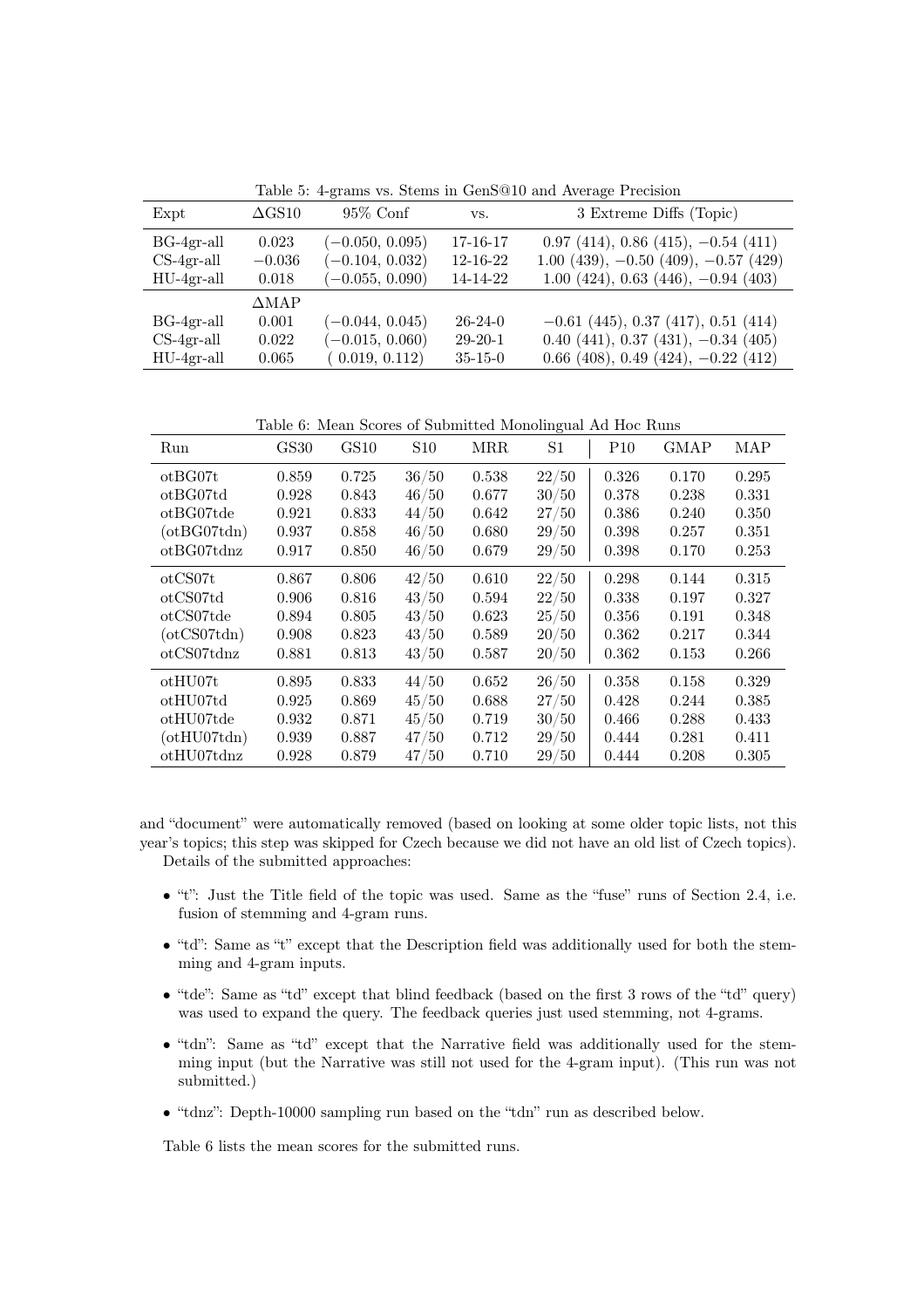| Expt         | $\Delta$ GS10   | $95\%$ Conf       | VS.           | 3 Extreme Diffs (Topic)                    |
|--------------|-----------------|-------------------|---------------|--------------------------------------------|
| BG-tde-td    | $-0.010$        | $(-0.054, 0.034)$ | $7 - 13 - 30$ | $0.59$ (407), 0.41 (411), $-0.49$ (428)    |
| $CS$ -tde-td | $-0.011$        | $(-0.045, 0.024)$ | 13-13-24      | $-0.45$ (428), $-0.33$ (430), 0.26 (409)   |
| HU-tde-td    | 0.001           | $(-0.024, 0.027)$ | $10-10-30$    | $0.38$ (426), $-0.16$ (417), $-0.33$ (446) |
|              | $\triangle MAP$ |                   |               |                                            |
| BG-tde-td    | 0.019           | $(-0.009, 0.047)$ | $28-22-0$     | $0.33$ (445), 0.20 (415), $-0.16$ (405)    |
| $CS$ -tde-td | 0.022           | $(-0.007, 0.051)$ | $26-24-0$     | $0.53$ (433), $0.28$ (431), $-0.15$ (441)  |
| HU-tde-td    | 0.049           | (0.020, 0.077)    | $32 - 17 - 1$ | $0.36$ (408), 0.27 (431), $-0.17$ (445)    |

Table 7: Impact of Blind Feedback on GenS@10 and Average Precision

## 4.1 Impact of Blind Feedback

Table 7 shows the impact of blind feedback on the GenS@10 and MAP measures. The results are generally consistent with our past findings that blind feedback is detrimental to GenS@10 even when it boosts MAP, though the the mean differences for GenS@10 here were not statistically significant.

## 4.2 Depth-10000 Sampling

The submitted tdnz run for each language was actually a depth probe run from sampling the tdn run for the language (the tdn run was not itself submitted).

The base tdn run was retrieved to depth 10000 for each topic. The first 100 rows of the submitted tdnz run contained the following rows of the base tdn run in the following order:

1, 2, ..., 10, 20, 30, ..., 100, 200, 300, ..., 1000, 2000, 3000, ..., 10000, 15, 25, ..., 95, 150, 250, ..., 950, 1500, 2500, ..., 9500, 125, 175, ..., 975, 1250, 1750, ..., 9750.

The remainder of the tdnz run was the leftover rows from the base tdn run until 1000 had been retrieved (rows 11, 12, 13, 14, 16, ..., 962).

This ordering (e.g. depth 10000 before depth 15) was chosen because of uncertainty of how deep the judging would be. As long as the top-37 were judged, we would have sampling to depth 10000. The extra sample points would just improve the accuracy. The tdnz run was given highest precedence for judging. It turned out the top-60 were judged for each topic for Czech, and the top-80 were judged for each topic for Bulgarian and Hungarian.

Tables 8, 9 and 10 show the results of the sampling for each language. The columns are as follows:

- "Depth Range": The range of depths being sampled. The 11 depth ranges cover from 1 to 10000.
- "Samples": The depths of the sample points from the depth range. The samples are always uniformly spaced. They always end at the last point of the depth range. The total number of sample points (over the 11 rows of the table) adds to 60 for Czech and 80 for Bulgarian and Hungarian.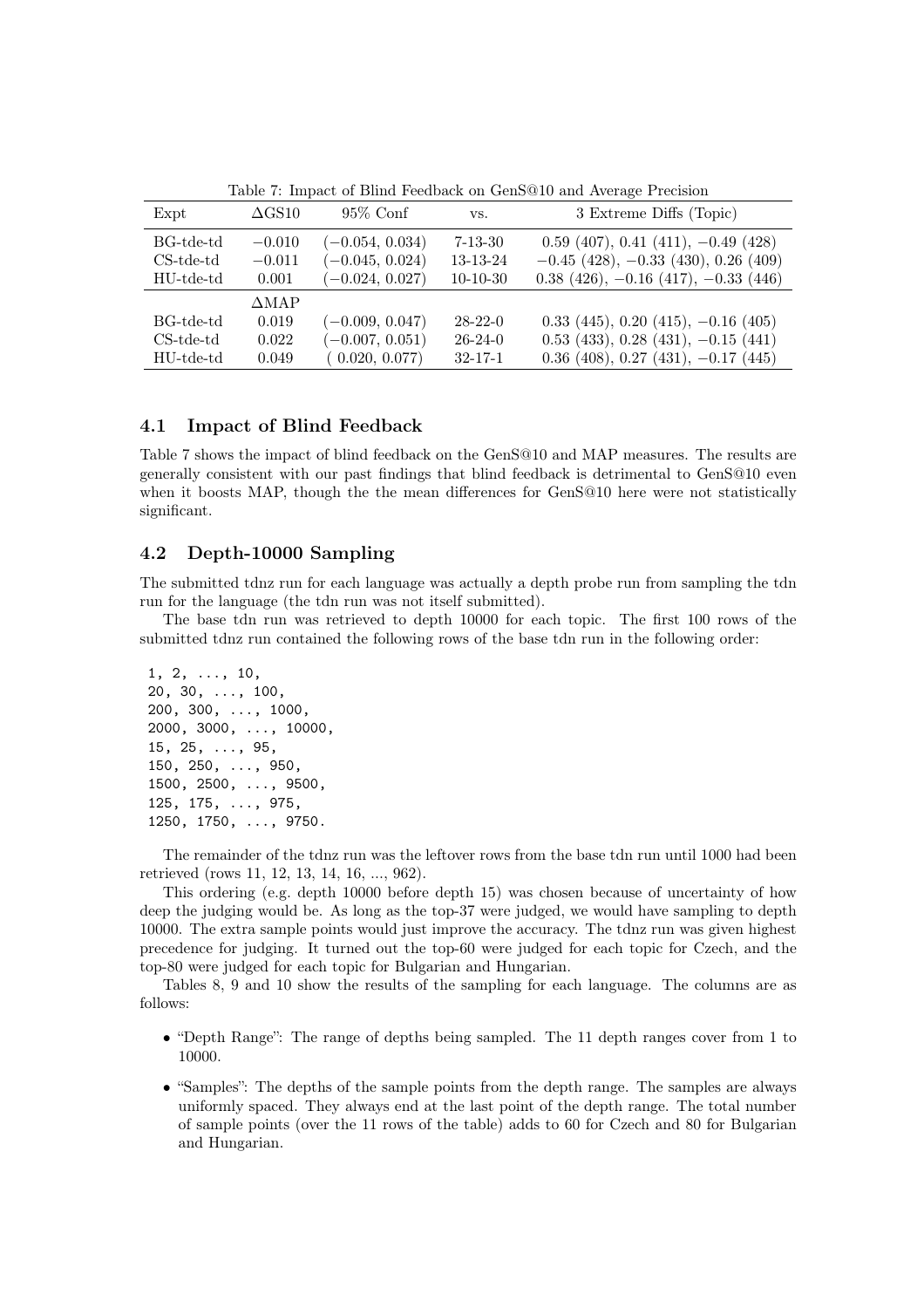| Depth Range | Samples                     | $#$ Rel        | Precision | Wgt | EstRel/Topic |
|-------------|-----------------------------|----------------|-----------|-----|--------------|
| $1-5$       | 1, 2, , 5                   | 107R, 143N, 0U | 0.428     |     | 2.1          |
| $6 - 10$    | 6, 7, , 10                  | 92R, 158N, 0U  | 0.368     |     | 1.8          |
| $11 - 50$   | 15, 20, , 50                | 70R, 330N, 0U  | 0.175     | 5   | 7.0          |
| 51-100      | $55, 60, \ldots, 100$       | 28R, 472N, 0U  | 0.056     | 5   | 2.8          |
| 101-200     | 125, 150, , 200             | 5R, 195N, 0U   | 0.025     | 25  | 2.5          |
| 201-500     | $225, 250, \ldots, 500$     | 2R, 598N, 0U   | 0.003     | 25  | 1.0          |
| 501-900     | $525, 550, \ldots, 900$     | 2R, 798N, 0U   | 0.003     | 25  | 1.0          |
| 901-1000    | 950, 1000                   | 1R, 99N, 0U    | 0.010     | 50  | 1.0          |
| 1001-3000   | $1500, 2000, \ldots, 3000$  | 1R, 199N, 0U   | 0.005     | 500 | 10.0         |
| 3001-6000   | $3500, 4000, \ldots, 6000$  | 0R, 300N, 0U   | 0.000     | 500 | 0.0          |
| 6001-10000  | $6500, 7000, \ldots, 10000$ | 0R, 400N, 0U   | 0.000     | 500 | 0.0          |

Table 8: Marginal Precision of Bulgarian Base-TDN Run at Various Depths

Table 9: Marginal Precision of Czech Base-TDN Run at Various Depths

| Depth Range | <b>Samples</b>             | # Rel          | Precision | Wgt  | EstRel/Topic |
|-------------|----------------------------|----------------|-----------|------|--------------|
| $1-5$       | 1, 2, , 5                  | 110R, 140N, 0U | 0.440     |      | 2.2          |
| $6-10$      | 6, 7, , 10                 | 71R, 179N, 0U  | 0.284     |      | 1.4          |
| $11 - 50$   | 15, 20, , 50               | 48R, 352N, 0U  | 0.120     | 5    | 4.8          |
| 51-100      | $55, 60, \ldots, 100$      | 10R, 490N, 0U  | 0.020     | 5    | 1.0          |
| 101-200     | 150, 200                   | 3R, 97N, 0U    | 0.030     | 50   | 3.0          |
| 201-500     | $250, 300, \ldots, 500$    | 1R, 299N, 0U   | 0.003     | 50   | 1.0          |
| 501-900     | 550, 600, , 900            | 3R, 397N, 0U   | 0.007     | 50   | 3.0          |
| 901-1000    | 950, 1000                  | 1R, 99N, 0U    | 0.010     | 50   | 1.0          |
| 1001-3000   | $1500, 2000, \ldots, 3000$ | 0R, 200N, 0U   | 0.000     | 500  | 0.0          |
| 3001-6000   | $3500, 4000, \ldots, 6000$ | 1R, 299N, 0U   | 0.003     | 500  | 10.0         |
| 6001-10000  | 7000, 8000, , 10000        | 0R, 200N, 0U   | 0.000     | 1000 | 0.0          |

- "# Rel": The number of each type of item retrieved from the sample points over the 50 topics. The item type codes are R (relevant), N (non-relevant) and U (unjudged, of which there are always 0). The sum of the item type counts is always 50 times the number of sample points for the depth range (because there are 50 topics for each language).
- "Precision": Estimated precision of the depth range  $(R/(R+N+U))$ .
- $\bullet$  "Wgt": The weight of each sample point. The weight is equal to the difference in ranks between sample points, i.e. each sample point can be thought of as representing this number of rows, which is itself plus the preceding unsampled rows. The weights are higher in some cases for Czech than for Bulgarian and Hungarian because we have fewer sample points for Czech (60 instead of 80).
- "EstRel/Topic": Estimated number of relevant items retrieved per topic for this depth range. This is the Precision multiplied by the size of the depth range. Or equivalently, it is  $(R^*$ Wgt) / 50.

Because each sample point is at the deep end of the range of rows it represents, the sampling should tend to underestimate precision for each depth range (assuming that precision tends to fall with depth, which appears to be the case for all 3 languages).

Table 11 shows the sums of the estimated number of relevant items per topic over all depth ranges in its first row. The official number of relevant items per topic for each language is listed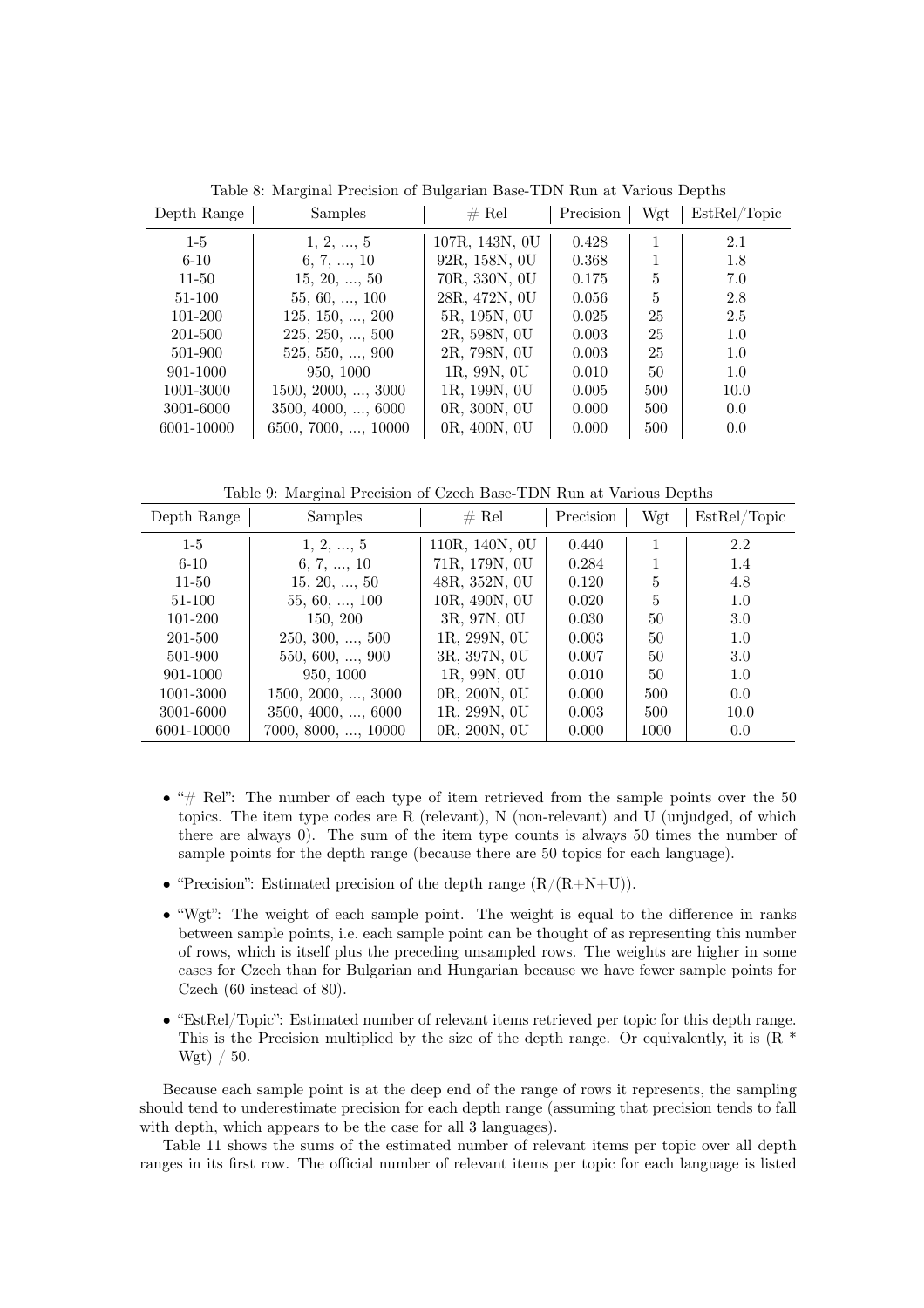| Depth Range | <b>Samples</b>             | # Rel          | Precision | Wgt | EstRel/Topic  |
|-------------|----------------------------|----------------|-----------|-----|---------------|
| $1-5$       | 1, 2, , 5                  | 133R, 117N, 0U | 0.532     | 1   | 2.7           |
| $6-10$      | 6, 7, , 10                 | 89R, 161N, 0U  | 0.356     |     | 1.8           |
| $11 - 50$   | 15, 20, , 50               | 55R, 345N, 0U  | 0.138     | 5   | 5.5           |
| 51-100      | $55, 60, \ldots, 100$      | 25R, 475N, 0U  | 0.050     | 5   | 2.5           |
| 101-200     | 125, 150, , 200            | 3R, 197N, 0U   | 0.015     | 25  | 1.5           |
| 201-500     | $225, 250, \ldots, 500$    | 12R, 588N, 0U  | 0.020     | 25  | 6.0           |
| 501-900     | $525, 550, \ldots, 900$    | 2R, 798N, 0U   | 0.003     | 25  | 1.0           |
| 901-1000    | 950, 1000                  | 1R, 99N, 0U    | 0.010     | 50  | 1.0           |
| 1001-3000   | $1500, 2000, \ldots, 3000$ | 0R, 200N, 0U   | 0.000     | 500 | 0.0           |
| 3001-6000   | $3500, 4000, \ldots, 6000$ | 0R, 300N, 0U   | 0.000     | 500 | $0.0^{\circ}$ |
| 6001-10000  | 6500, 7000, , 10000        | 0R, 400N, 0U   | 0.000     | 500 | 0.0           |

Table 10: Marginal Precision of Hungarian Base-TDN Run at Various Depths

Table 11: Estimated Percentage of Relevant Items that are Judged, Per Topic

|                                          | BG   CS   HU |         |
|------------------------------------------|--------------|---------|
| Estimated Rel@10000   29.3   27.4   21.9 |              |         |
| Official Rel/Topic $\vert$ 20.2 $\vert$  | 15.2         | 18.2    |
| Percentage Judged   69%   55%            |              | $ 83\%$ |

in the second row. The final row of the table just divides the official number of relevant items by the estimated number in the first 10000 retrieved (e.g. for Bulgarian, 20.2/29.3=69%). This number should tend to be an overestimate of the percentage of all relevant items that are judged (on average per topic) because there may be relevant items that were not matched by the query in the first 10000 rows.

However, the sampling was very coarse at the deeper ranks, e.g. for Czech, 1 relevant item out of 300 samples in the 3001-6000 range led to an estimate of 10 relevant items per topic in this range. If the sampling had turned up 0 or 2 relevant items, a minor difference, the estimate would have been 0 or 20 relevant items per topic in this range, leading to a substantially different sum (17.4 or 37.4 instead of 27.4). We should compute confidence intervals for these estimates, but have not yet done so. Also, there is a lot of variance across topics, which we have not yet analyzed.

These preliminary estimates of judging coverage for the CLEF 2007 collections (55% for Czech, 69% for Bulgarian, 83% for Hungarian) are much higher than the estimates we produced for the TREC 2006 Legal and Terabyte collections using a similar approach (18% for TREC Legal and 36% for TREC Terabyte) [11]. They are similar to the estimates we produced for the NTCIR-6 collections (58% for Chinese, 78% for Japanese, 100% for Korean) [13].

These incompleteness results are similar to what [15] found for depth-100 pooling on the old TREC collections of approximately 500,000 documents: "it is likely that at best 50%-70% of the relevant documents have been found; most of these unjudged relevant documents are for the 10 or so queries that already have the most known answers."

Fortunately, [15] also found for such test collections that "overall they do indeed lead to reliable results." (We can also confirm that we have gained a lot of insights from the CLEF test collections over the years, such as from the topic analyses in [12].)

## References

[1] Samir Abdou and Jacques Savoy. Consid´erations sur l'´evaluation de la robustesse en recherche d'information. CORIA 2007.